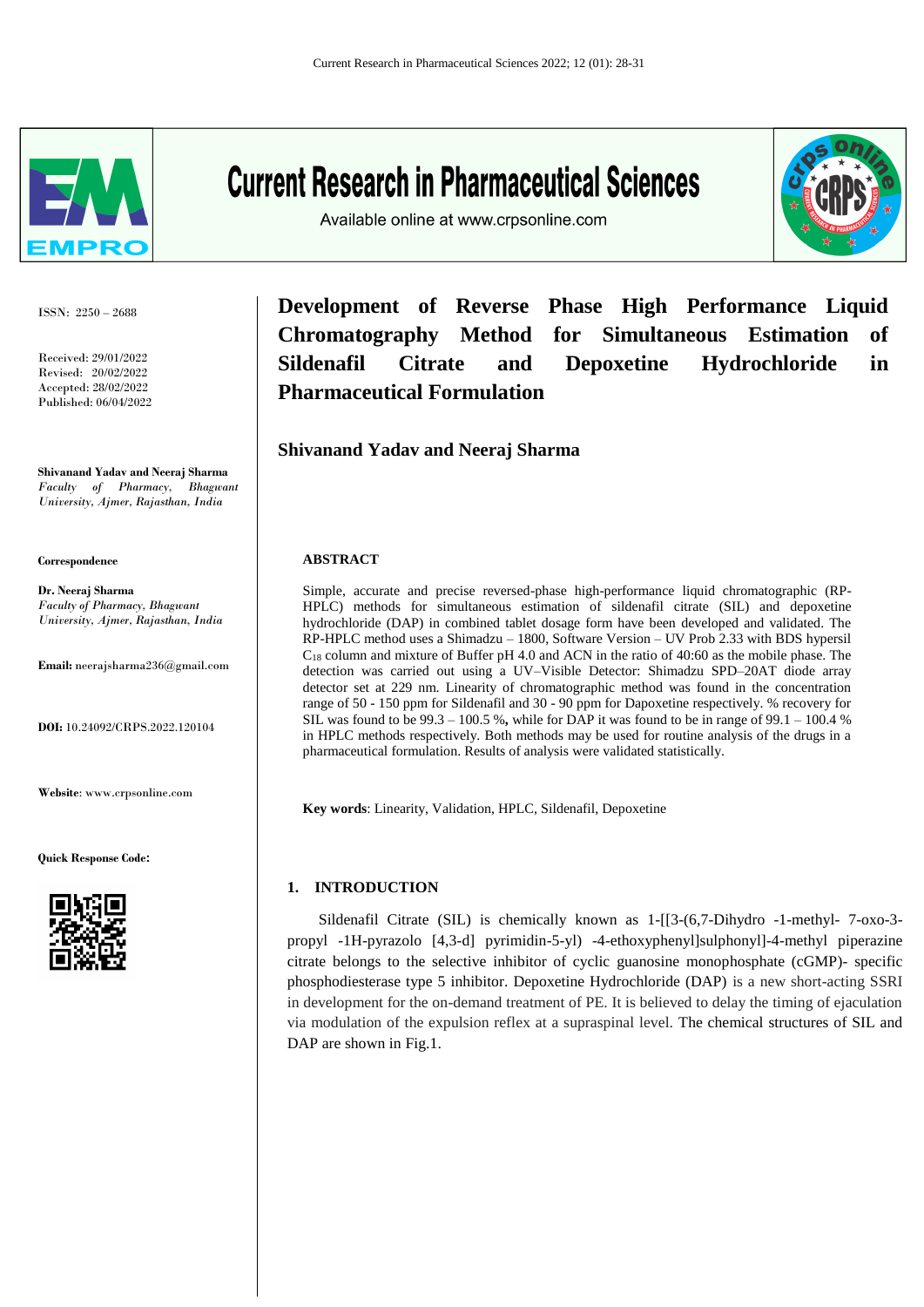





**DAP**

**Fig. 1 Chemical structures of SIL and DAP**

Literature survey revealed that several analytical methods have been reported for the determination of simultaneous determination of Tadalafil and Dapoxetine Hydrochloride in combined tablet dosage form. The principle for dual wavelength method is "the absorbance difference between two points on the mixture spectra is directly proportional to the concentration of the component of interest". The method was based on determination of Dapoxetine Hydrochloride at the absorbance difference between 280.0 nm and 295.4 nm and Tadalafil at the absorbance difference between 255.0 nm and 298.2 nm ( Gunjan Amin *et al*. 2012.

This paper describes simple, accurate, precise, and sensitive reversed-phase (RP)-HPLC methods for simultaneous determination of SIL and DAP in a combined tablet dosage form. The proposed methods were optimized and validated according to International Conference on Harmonization (ICH) guidelines**.**

## **2. MATERIALS AND METHODS**

## **2.1 Drugs and chemicals**

#### *2.1.1 Chemicals and Reagents Used*

Sildenafil cirtate (Standard)

- Dapoxetine hydrochloride (Standard)
- Triethyleamine (TEA)
- SUSTIMAX (Marketed Formulation)
- Sildenafil cetrate 50 mg
- Dapoxetine hydrochloride 30 mg (per tablet)
- Methanol (HPLC Grade)
- **Acetonitrile (HPLC Grade)**
- Ortho-phosphoric acid (HPLC grade)
- Water (HPLC grade)

## *2.1.2 Instruments*

- Analytical balance (Mettler –Toledo AG 285)
- UV–Visible Spectrophotometer (Shimadzu 1800, Software Version – UVProb 2.33)
- Vacuum Pump (Samarth Instruments Pvt. Ltd.)
- Digital pH meter (Mettler –Toledo 780)
- Ultrasonic Bath (Cadmach Ltd, India JAC 4020)
- Milli-Q water dispenser (Watpure 4326)
- Whatman filter paper GF/A (Filter concept Pvt. Ltd.)
- Cellulose Acetate Filter, 0.45 μm (Filter concept Pvt. Ltd.)
- HPLC System
	- Liquid Chromatography: Shimadzu ChemStation CHT 2010
	- UV–Visible Detector: Shimadzu SPD–20AT
	- Analytical Column:Luna C18 (250 mm  $\times$  4.6 mm, 5 µm)
	- Data Processor: Spinchrome CFR
	- $\triangleright$  Injector: Rheodyne (Fixed Capacity Loop of 20 µl)
	- $\triangleright$  Syringe: Hamilton, 25 μl

#### **2.2 Method: RP-HPLC method**

 The mobile phase was selected on the basis of best separation, peak purity index, peak symmetry, theoretical plate etc. So number of trials were taken for the selection of mobile phase. After trials Buffer : ACN (40:60) was selected.

(a) **S**tandard stock solutions: Standard stock solutions having concentration of 100µg/mL were prepared by dissolving drugs separately in the mobile phase.

(b) Preparation of the calibration curves: The linear regression analysis data for the calibration plots showed a good linear relationship over the concentration range of 0.25-4 μg/mL for Tadalafil and 0.75-12 μg/mL for Dapoxetine Hydrochloride respectively. The mean values of the correlation coefficient, slope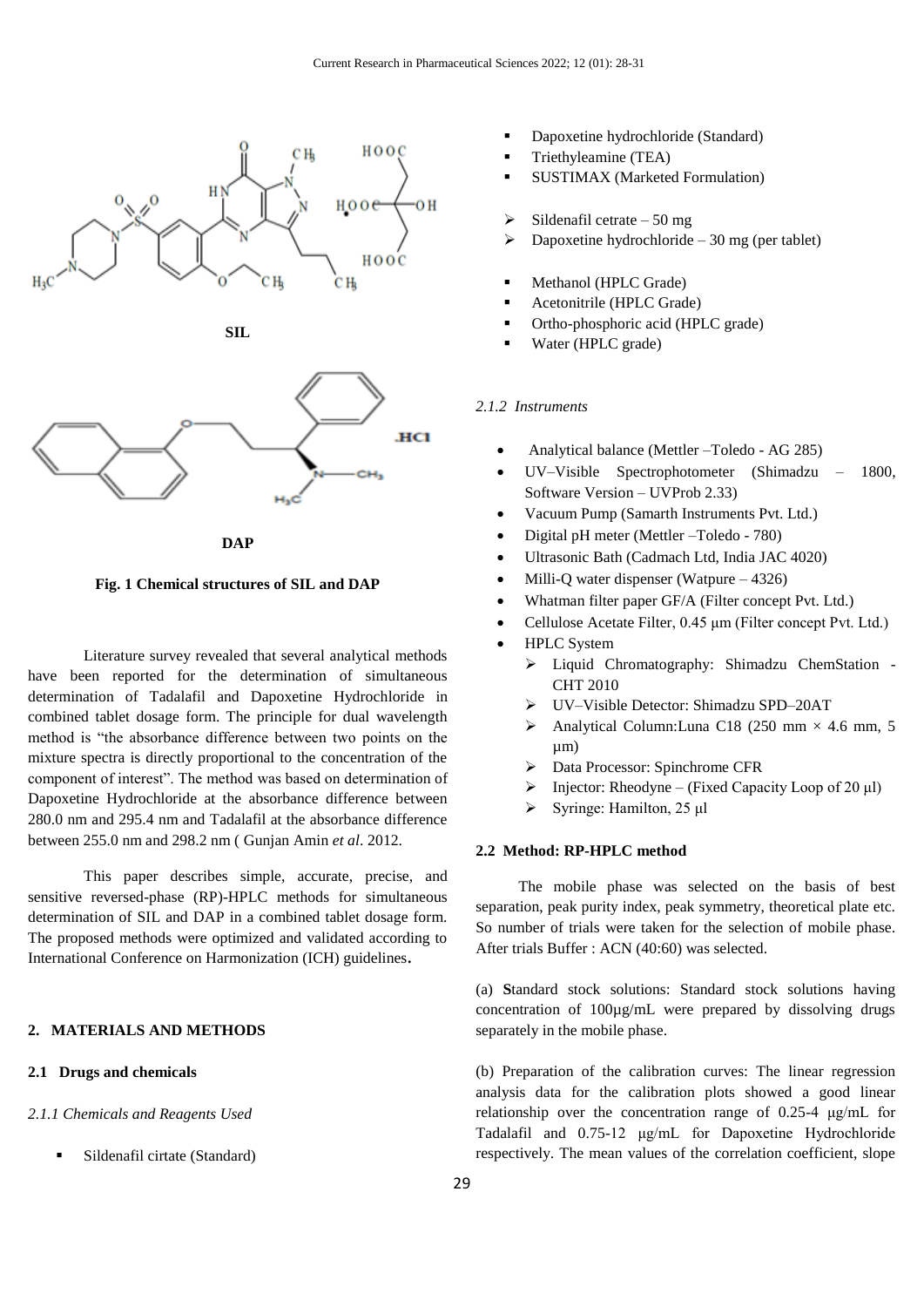and intercept were  $0.9995 \pm 1.27$ ,  $133612 \pm 0.72$  and  $49109 \pm 1.21$ for Tadalafil and  $0.9992 \pm 0.78$ ,  $155825 \pm 0.87$  and  $132842 \pm 0.54$ for Dapoxetine Hydrochloride, respectively. The method was validated for precision, robustness and recovery.

(c) Procedure for analysis of tablet formulation: Twenty tablets of commercial tablets were taken and their average weight was determined, they were crushed to fine powder. Then powder equivalent to 10 mg of SIL (respective quantity of DAP) was taken in 50 ml volumetric flask and dissolved with mobile phase. The supernatant liquid was transferred to 100 ml of volumetric flask through a whatman #41 filter paper. After that 10ml of the above solution was diluted up to 100ml with mobile phase. The sample solution was injected, and the peak areas were recorded. A representative chromatogram is given in **Fig. 2**.



 **Fig. 2 Chromatogram of SIL and DAP in tablet dosage form**

(d) Recovery studies: To study the accuracy of the method, recovery studies were carried out by addition of standard drug solution to pre-analyzed sample at 3 different levels: 80, 100, and 120% of the target concentration.

(e) Precision: Precision of the method was checked using 3 replicate readings at 3 concentration levels of within range expressed as RSD values.

#### **2.3 Statistical analysis**

 Means, standard deviation (SD), Relative standard deviation (RSD), and linear regression analyses were calculated using Microsoft Excel 2003.

#### **3. RESULTS AND DISCUSSION**

 Analytical method development and simultaneous estimation of Sildenafil citrate and Dapoxetine hydrochloride and its validation by RP-HPLC, various mobile phases like water, ACN, and different pH buffer solutions were tried in various proportions. Different temperature, different flow rate and different columns were tried and finally optimized chromatographic conditions are shown below;

## **Optimized Chromatographic Conditions**

- Column : BDS hypersil  $C_{18}$  (250  $\times$  4.6 mm) 5µm
- Detector : 229 nm
- Injection Volume : 20 µL
- Flow Rate : 1.0 mL/min
- Temperature : 25<sup>o</sup>C
- Run Time : 10 minute

| Table 1 Regression analysis of calibration curves of method. |               |            |  |
|--------------------------------------------------------------|---------------|------------|--|
| <b>Parameters</b>                                            | <b>Method</b> |            |  |
|                                                              | SIL           | <b>DAP</b> |  |
| <b>Intercept</b>                                             | 34.1          | 34.2       |  |
| <b>Slope</b>                                                 | 20.10         | 29.87      |  |
| SD <sup>c</sup>                                              | 2719.3        | 4588.1     |  |
| $LOD$ (ppm)                                                  | 5.59          | 3.78       |  |
| $LOQ$ (ppm)                                                  | 16.97         | 11.45      |  |

<sup>a</sup> Detection wavelength for HPLC method.

b  $y = mx + c$ , where y is the absorbance and x is the concentration ( $\mu$ g/mL).

 $SD = standard deviation$ .

| Table 2 System suitability parameters for RP-HPLC method. |                   |            |
|-----------------------------------------------------------|-------------------|------------|
| <b>Parameters</b>                                         | <b>SIL</b>        | <b>DAP</b> |
| Calibration range,<br>$\mu$ g/mL                          | $2 - 40$          | 8-150      |
| Theoretical plate<br>number                               | 7556              | 8786       |
| <b>HETP</b> <sup>a</sup>                                  | 0.0073            | 0.0040     |
| Tailing factor                                            | 1.52              | 1.86       |
| Capacity factor $(k')$                                    | $\mathbf{\Omega}$ | 1.78       |
| Resolution                                                |                   | 5.287      |
| $HETP = Height equivalent to theoretical plate, cm$       |                   |            |